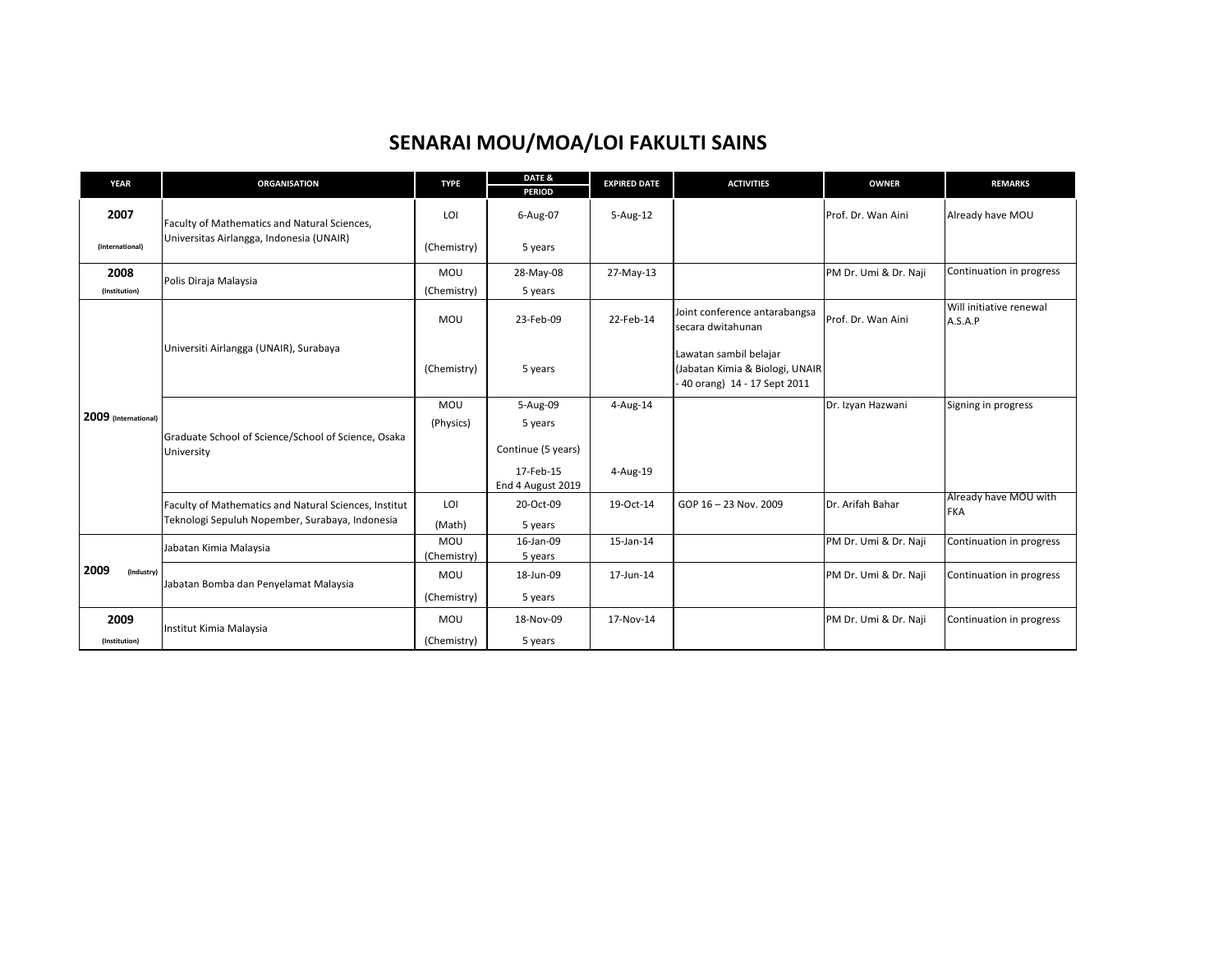| <b>YEAR</b>          | <b>ORGANISATION</b>                                                                                                                                | <b>TYPE</b>      | DATE &<br><b>PERIOD</b> | <b>EXPIRED DATE</b> | <b>ACTIVITIES</b>                                                                                   | <b>OWNER</b>         | <b>REMARKS</b>                                                                                    |
|----------------------|----------------------------------------------------------------------------------------------------------------------------------------------------|------------------|-------------------------|---------------------|-----------------------------------------------------------------------------------------------------|----------------------|---------------------------------------------------------------------------------------------------|
|                      | <b>IKIP PGRI Semarang</b>                                                                                                                          | LOI              | 7-Jun-10                | $6$ -Jun-15         |                                                                                                     | Prof. Dr. Md. Rahim  | <b>Continuation in progress</b>                                                                   |
|                      |                                                                                                                                                    | (Physics)        | 5 years                 |                     |                                                                                                     |                      |                                                                                                   |
|                      | National Research Centre, CAIRO, Egypt                                                                                                             | LOI              | 18-May-10               | 17-May-15           |                                                                                                     | Prof. Dr. Wan Aini   | <b>Continuation in MOU</b>                                                                        |
|                      |                                                                                                                                                    | (Chemistry)      | 5 years                 |                     |                                                                                                     |                      |                                                                                                   |
|                      | Faculty of Mathematics and Natural Sciences,                                                                                                       | LOI              | 28 May 2010 (2 years)   |                     |                                                                                                     | Prof. Dr. Md. Rahim  | On going                                                                                          |
|                      | Diponegoro University, Indonesia                                                                                                                   | (Physics)        | 22-Jun-11<br>5 years    | 21-Jun-16           |                                                                                                     |                      |                                                                                                   |
|                      | Faculty of Science and Engineering Jenderal                                                                                                        | LOI              | 29-Nov-10               | 28-Nov-15           |                                                                                                     | Prof. Dr. Md. Rahim  | On going                                                                                          |
|                      | Soedirman University, Purwokerto                                                                                                                   | (Physics)        | 5 years                 |                     |                                                                                                     |                      |                                                                                                   |
|                      |                                                                                                                                                    | LOI              | 15-Dec-10               | 14-Dec-15           | Lawatan ke makmal dan                                                                               | Prof. Dr. Md. Rahim  | On going                                                                                          |
|                      | Universitas Jenderal Achmad Yani (UNJANI)                                                                                                          | (Physics)        | 5 years                 |                     | kegiatan di kelas (20 - 21 Sept<br>2012)                                                            |                      |                                                                                                   |
| 2010 (International) | Department o Statistics and Actuarial Science, School<br>of Insurance and Economics, University of<br>International Buisiness and Economics (UIBE) | LOI<br>(Math)    | 7-Dec-10<br>5 years     | $6$ -Dec-15         |                                                                                                     | Dr. Arifah Bahar     | Tiada aktiviti kerana<br>masalah komunikasi (sukar<br>komunikasi dlm BI), tidak<br>akan disambung |
|                      | Massey University, New Zealand                                                                                                                     | MOU<br>(Math)    | 10-Dec-10<br>5 years    | $9-Dec-15$          | GOP 7-15 April 2012<br>2 kali lawatan Prof. Graemme<br>Wake (Centre for Mathematics<br>in Industry) | Prof. Dr. Zainal     | Bercadang utk<br>menyambung MoU                                                                   |
|                      | Islamic Azad University, Kermanshah Branch Iran                                                                                                    | LOI<br>(Physics) | 29-Dec-10<br>5 years    | 28-Dec-15           |                                                                                                     | En. Khalid           | Tidak akan disambung                                                                              |
|                      | Islamic Azad University, Eslamabad Gharb Iran                                                                                                      | LOI<br>(Math)    | 29-Dec-10<br>5 years    | 28-Dec-15           |                                                                                                     | PM Dr. Yudariah      | On going                                                                                          |
|                      | Petronas Penapisan (Melaka) Sdn Bhd                                                                                                                | LOI              | 7-Jan-10                | $6$ -Jan-12         |                                                                                                     | Prof. Dr. Wan Azelee | Tidak akan disambung                                                                              |
|                      |                                                                                                                                                    | (Chemistry)      | 2 years                 |                     |                                                                                                     |                      |                                                                                                   |
| 2010 (Industry)      | Return 2 Green Sdn Bhd                                                                                                                             | <b>MOU</b>       | $9$ -Jul-10             | 8-Jul-12            |                                                                                                     | Prof. Dr. Wan Azlina | Continuation in progress to<br>MOA (with new name)                                                |
|                      |                                                                                                                                                    | (Chemistry)      | 2 years                 |                     |                                                                                                     |                      |                                                                                                   |
|                      | Hi-Tech Instruments Sdn. Bhd                                                                                                                       | LOI              | 10-Nov-10               | 9-Nov-13            |                                                                                                     | Prof. Dr. Md. Rahim  | Continuation in progress                                                                          |
|                      |                                                                                                                                                    | (Physics)        | 3 years                 |                     |                                                                                                     |                      |                                                                                                   |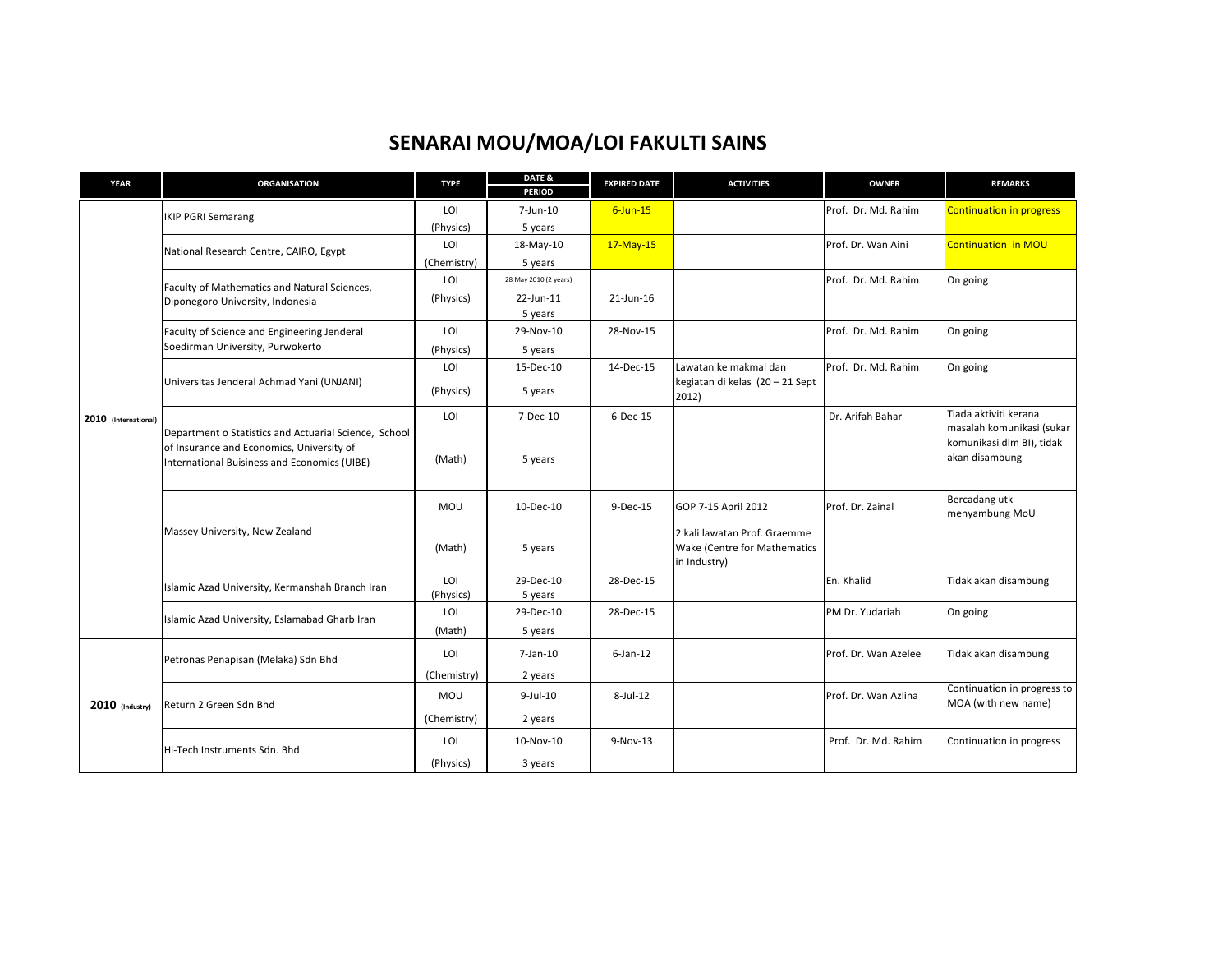| <b>YEAR</b>           | <b>ORGANISATION</b>                                                                                    | <b>TYPE</b> | DATE &          | <b>EXPIRED DATE</b> | <b>ACTIVITIES</b>               | <b>OWNER</b>                          | <b>REMARKS</b>           |
|-----------------------|--------------------------------------------------------------------------------------------------------|-------------|-----------------|---------------------|---------------------------------|---------------------------------------|--------------------------|
|                       |                                                                                                        |             | <b>PERIOD</b>   |                     |                                 |                                       |                          |
|                       | Sekolah Menengah Kebangsaan (P) Sultan Ibrahim                                                         | LOI         | 23-Sep-10       | 22-Sep-12           |                                 | Dr. Che Rozid                         | Continuation in progress |
|                       |                                                                                                        | (Chemistry) | 2 years         |                     |                                 |                                       |                          |
|                       | Malaysian Institute of Economic Research (MIER)                                                        | LOI         | 29-Oct-10       | 28-Oct-12           | Attachment Student PhD and      | Prof. Dr. Zuhaimy                     |                          |
| 2010<br>(Institution) |                                                                                                        | (Sc Math)   | 2 years         |                     | Master - Projek Iskandar Region |                                       |                          |
|                       | Faculty of Industrial Sciences & Technology,                                                           | LOI         | $1-Dec-10$      | 30-Nov-12           |                                 | PM Dr. Umi, Dr. Che                   |                          |
|                       | Universiti Malaysia Pahang                                                                             | (Chemistry) | 2 years         |                     |                                 | Rozid, Prof. Dr. Wan<br><b>Azelee</b> |                          |
|                       | Institute of Physics, Vietnam Academy of Science and                                                   | MOU         | 23-Mar-11       | 22-Mar-16           |                                 | Prof. Dr. Md. Rahim                   | On going                 |
|                       | Technology                                                                                             | (Physics)   | 5 years         |                     |                                 |                                       |                          |
|                       | Faculty of Mathematics and Natural Science                                                             | <b>MOA</b>  | 16-Feb-11       |                     |                                 | Prof. Dr. Md. Rahim                   | On going                 |
|                       | Education, IKIP PGRI Semarang, Indonesia                                                               |             |                 |                     |                                 |                                       |                          |
|                       |                                                                                                        | (Physics)   |                 |                     |                                 |                                       |                          |
|                       | Universitas Negeri Semarang                                                                            | MOU         | $21 - Jun - 11$ | 20-Jun-16           |                                 | PM Dr. Zuhairi                        | On going                 |
|                       |                                                                                                        | (Physics)   | 5 years         |                     |                                 |                                       |                          |
|                       | 2011 (International) Department of Chemistry Ajou University, Korea                                    | LOI         |                 |                     | 27-28 Feb 2012                  | PM Dr. Rusmidah                       | Already have MOU         |
|                       |                                                                                                        |             | 14-Mar-11       |                     | Short academic inbound          |                                       |                          |
|                       |                                                                                                        | (Chemistry) |                 |                     | programme                       |                                       |                          |
|                       | Universitas Negeri Yogyakarta                                                                          | LOI         |                 |                     |                                 | Prof. Dr. Md. Rahim                   | On going                 |
|                       |                                                                                                        | (Physics)   | 5 years         |                     |                                 |                                       |                          |
|                       | Fakultas Tarbiyah, Institut Agama Islam Negeri<br><b>Walisongo Semarang</b>                            | LOI         | 22-Jun-11       | 21-Jun-16           |                                 | Prof. Dr. Md. Rahim                   | On going                 |
|                       |                                                                                                        | (Physics)   | 5 years         |                     |                                 |                                       |                          |
|                       | Faculty of Mathematical Sciences, Ferdowsi University<br>of Mashhad, Iran                              | LOI         | 15-Dec-11       | 14-Dec-16           |                                 | Prof. Dr. Nor Haniza                  | On going                 |
|                       |                                                                                                        | (Math)      | 5 years         |                     |                                 |                                       |                          |
| 2011                  | Human Rights Commission of Malaysia (SUHAKAM)                                                          | LOI         | 11-Oct-11       | 10-Oct-16           |                                 | PM Dr. Umi                            | On going                 |
| (Industry)            |                                                                                                        | (Chemistry) | 5 years         |                     |                                 |                                       |                          |
|                       | Faculty of Mathematics & Natural Sciences (FMIPA)                                                      | Partnership |                 |                     |                                 | Prof. Dr. Wan Aini                    |                          |
|                       | Semarang State University, Indonesia                                                                   |             | 12 Dis 2012     |                     |                                 |                                       |                          |
| 2012 (International)  |                                                                                                        | (Chemistry) |                 |                     |                                 |                                       |                          |
|                       | Bordeaux 1 University, France                                                                          | <b>MOA</b>  | 14 Dis 2012     |                     |                                 | En. Koh Meng Hock                     | On going                 |
|                       |                                                                                                        | (Physics)   |                 |                     |                                 |                                       |                          |
|                       | Konkuk University-Fraunhofer ISE Next Generation<br>Solar Cell Research Center Konkuk University Korea | LOI         | $3-May-12$      | 2-May-17            |                                 | PM Dr. Nor Aziah                      | On going                 |
|                       |                                                                                                        | (Chemistry) | 5 years         |                     |                                 |                                       |                          |
|                       |                                                                                                        |             |                 |                     |                                 |                                       |                          |
|                       | Department of Chemistry College of Natural Science<br>Konkuk University Korea                          | LOI         | $3-May-12$      | 2-May-17            |                                 | PM Dr. Nor Aziah                      | On going                 |
|                       |                                                                                                        | (Chemistry) | 5 years         |                     |                                 |                                       |                          |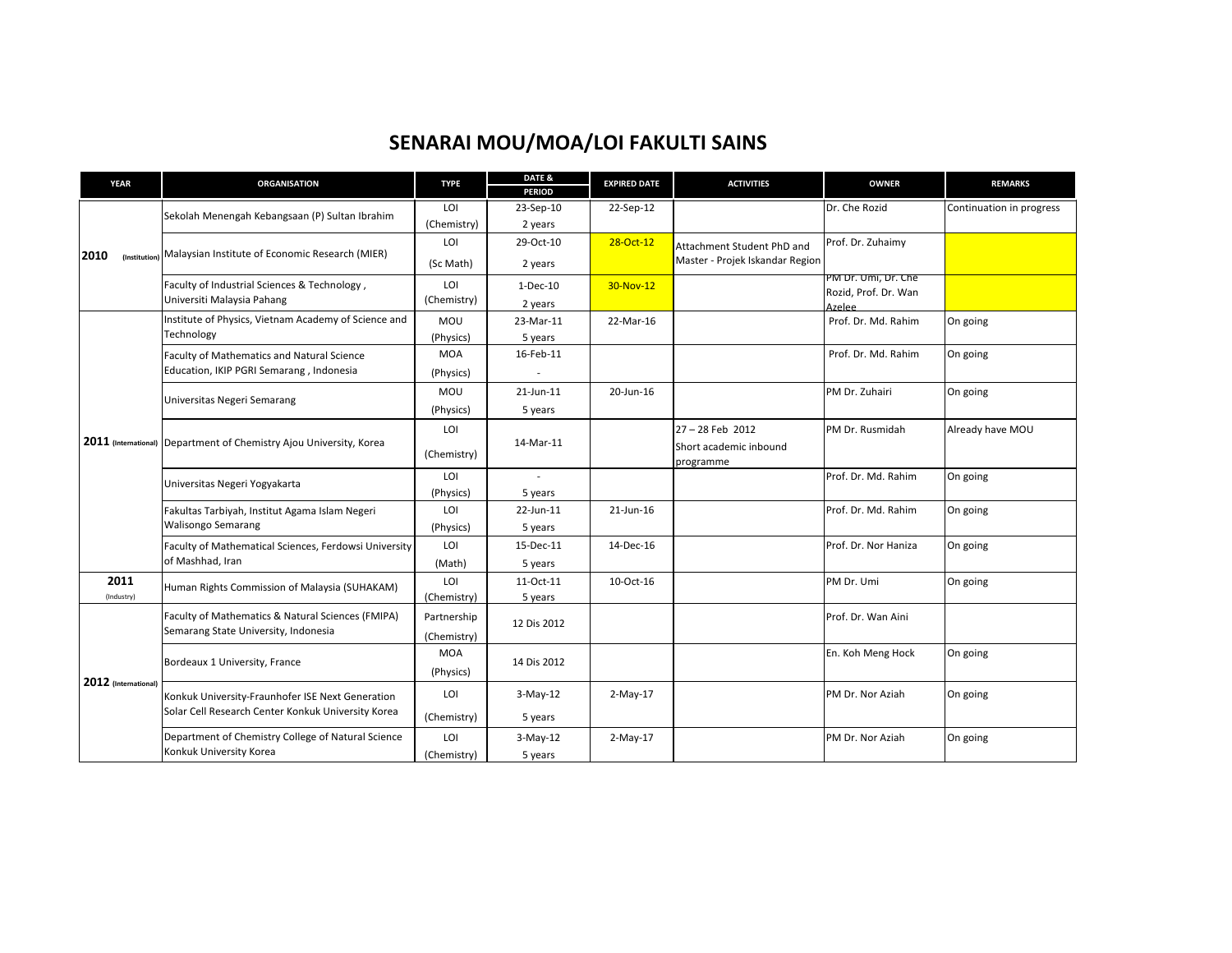| <b>YEAR</b>           | <b>ORGANISATION</b>                                                                                | <b>TYPE</b>                    | DATE &<br><b>PERIOD</b> | <b>EXPIRED DATE</b> | <b>ACTIVITIES</b>                                     | <b>OWNER</b>         | <b>REMARKS</b>           |
|-----------------------|----------------------------------------------------------------------------------------------------|--------------------------------|-------------------------|---------------------|-------------------------------------------------------|----------------------|--------------------------|
| 2012<br>(Industry)    | Care Ion Technologist Sdn Bhd                                                                      | LOI<br>(Physics)               | 10-Feb-12<br>3 years    | 9-Feb-15            | <b>Industrial Training</b>                            | PM Dr. Supar         | Continuation in progress |
|                       | Prima Seirra Chemicals Sdn Bhd                                                                     | MOU                            | 22-Feb-12               | 21-Feb-17           | <b>Research Agreement</b>                             | Prof. Dr. Wan Azelee | No continuation          |
|                       |                                                                                                    | (Chemistry)                    | 5 years                 |                     | (2 years)                                             |                      |                          |
|                       | Ajou University, Korea                                                                             | MOU<br>(Chemistry)             | 24-Jun-13<br>5 years    | 23-Jun-18           |                                                       | Prof. Dr. Wan Aini   | On going                 |
|                       | School of Chemistry, Faculty of Science, Monash                                                    | LOI                            | 13 Sept. 2013           | 12-Sep-18           |                                                       | Dr. Mohd Bakri       | On going                 |
|                       | University                                                                                         | (Chemistry)                    | 5 years                 |                     |                                                       |                      |                          |
|                       |                                                                                                    | LOI                            | 27-Sep-13               | 26-Sep-18           |                                                       | PM Dr. Md. Supar     | On going                 |
|                       | IBB University, IBB City, Republic of Yemen                                                        | (Physics)                      | 5 years                 |                     |                                                       |                      |                          |
| 2013 (International)  | Faculty of Allied Health Sciences, Chulalongkorn<br>University Kingdom of Thailand                 | LOI                            | 29-Nov-13               | 28-Nov-16           |                                                       | Dr. Mohd Bakri       | On going                 |
|                       |                                                                                                    | (Chemistry)                    | 3 years                 |                     |                                                       |                      |                          |
|                       | HEJ Research Institute of Chemistry, International<br>Center For Chemical and Biological Sciences, | LOI                            | 11-Dec-13               | 10-Dec-18           |                                                       | Prof. Dr. Hasnah     | On going                 |
|                       | University of Karachi                                                                              | (Chemistry)                    | 5 years                 |                     |                                                       |                      |                          |
|                       | National Centre of Excellence in Analytical Chemistry,<br>University of Sindh, Jamshoro, Pakistan  | LOI                            | $2$ -Dec-13             | $1-Dec-18$          |                                                       | Prof. Dr. Wan Aini   | On going                 |
|                       |                                                                                                    | (Chemistry)                    | 5 years                 |                     |                                                       |                      |                          |
|                       | Gold Silver Resources Sdn. Bhd. (GSR)                                                              | LOI                            | 28-Feb-13               | 27-Feb-16           |                                                       | Prof. Dr. Zuhaimy    | On going                 |
|                       | Innochems Technologies Sdn Bhd                                                                     | (Math)<br>LOI                  | 3 years<br>18 Dis 2013  | 17 Dis 2015         | Analysis company sample in                            | Prof. Dr. Wan Azelee |                          |
| $2013$ (Industry)     |                                                                                                    | (Chemistry)                    | 2 years                 |                     | progress                                              |                      |                          |
|                       | <b>SIRIM BERHAD</b>                                                                                | Non<br>Disclosure<br>(Physics) | 16-Sep-13               |                     |                                                       | Dr. Abd Rahman       | On going                 |
| 2013<br>(Institution) | Maktab Rendah Sains Mara, Batu Pahat                                                               | LOI                            | 10 Mei 2013             | 9 Mei 2015          | Supervised student for young<br>scientist competition | Prof. Dr. Wan Azelee | tamat                    |
|                       |                                                                                                    | (Chemistry)                    | 2 years                 |                     |                                                       |                      |                          |
|                       | Fakulti Agroteknologi & Sains Makanan, Universiti                                                  | LOI                            | 27-Jun-13               | 26-Jun-15           |                                                       | Dr. Abd Rahman       | On going                 |
|                       | Malaysia Terengganu                                                                                | (Physics)                      | 2 years                 |                     |                                                       |                      |                          |